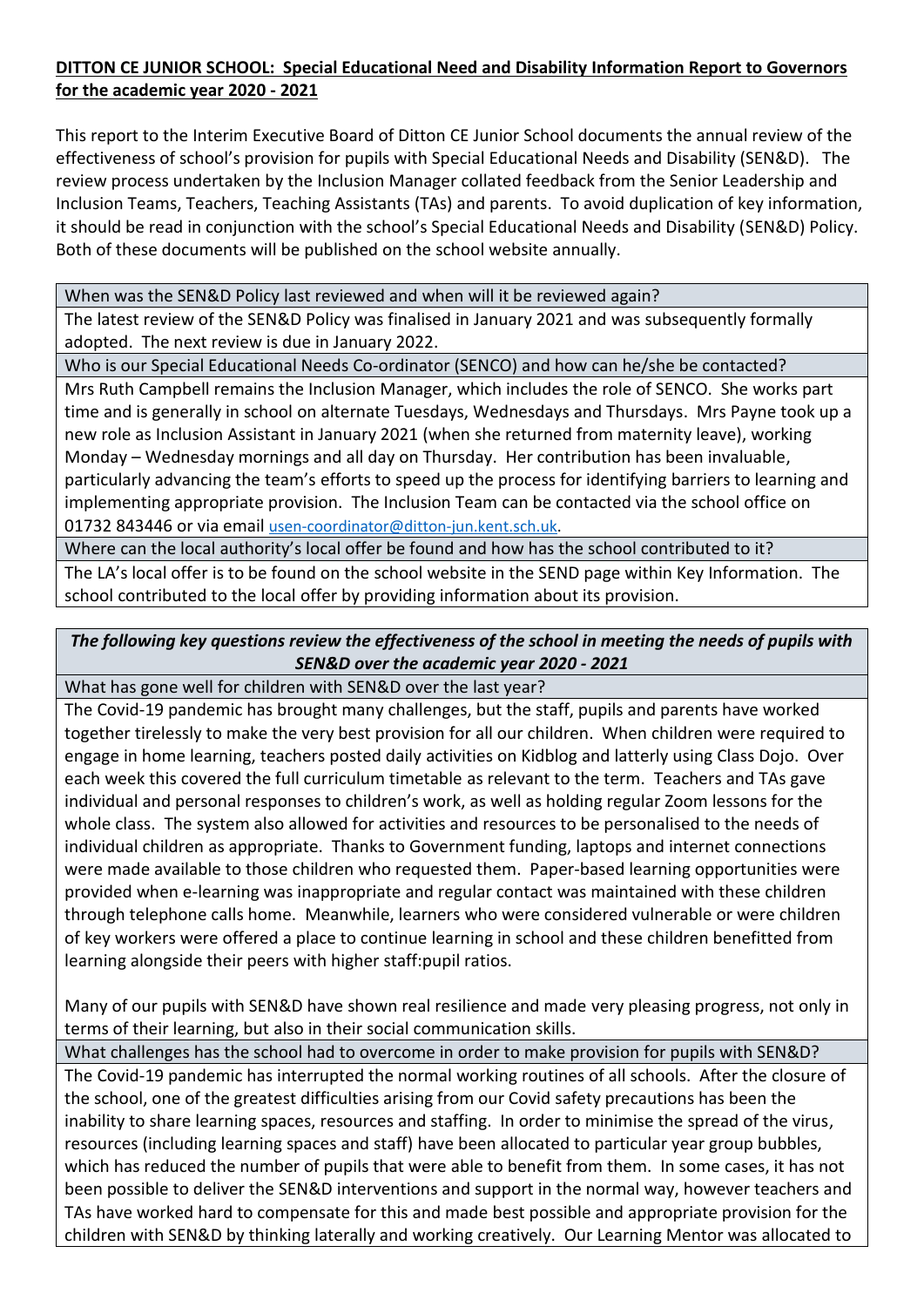the year 6 bubble from the start of academic year, so was unable to cross bubbles to give support to other year groups. Given that secondary transition was looming and that it has been impossible for year 6 children to participate in the normal range of end of Key Stage 2 activities over the year, it could be argued that she was well-placed in this year group. The pandemic has had a profound impact upon the their expected opportunities and increased the anxieties of these children. In other year groups, teachers and TAs have taken on this wellbeing support for their classes, drawing upon Jigsaw (our PSHE scheme) and the newly purchased Zones of Regulation resources and consulting with the Inclusion Team when needed for additional ideas or resources.

For some individual children, the impact of the pandemic upon their wellbeing and social, emotional and mental health has raised concerns. When this has happened, staff have worked closely with parents to alleviate the difficulties as much as possible. Over the last year 3 children have been discussed at SEN&D Surgeries and/or LIFT and a number of families have benefitted from Early Help.

We have had some changes in TA personnel across the school, but were successful in recuirting 4 new members of the TA team, all of whom are experienced and qualified for their roles in school.

What types of special educational needs and disability (SEN&D) have we provided for at the school? The school continues to make provision for a broad range of SEN&D. In the last year, this has included Speech, Language and Communication, Specific Learning Difficulty, Social Emotional and Mental Health Autistic Spectrum Condition, Physical Disability and Hearing Impairment. The most frequently occurring needs in our school population are Social, Emotional and Mental Health and Speech, Language and Communication needs.

What key approaches have been used to teach and make provision for pupils with SEN&D?

We hold fast to the belief that high quality inclusive provision begins with 'Quality First Teaching' and an engaging curriculum and, despite the pandemic, staff always make this a priority. Teachers have continued to be supported to meet the needs of pupils with SEN&D through comprehensive advice, including that provided by the Inclusion Team and professionals from outside the school. The way we have collaborated with external agencies has largely been virtual through Zoom or Teams, but as always, the support we receive has been worthwhile and useful.

Interventions and individualised programmes have continued to meet the needs of our children and included:

**Communication and Interaction:** programmes for speech articulation; Language Link; pre-teaching of vocabulary and concepts and strategies to check understanding; use of visuals and multi-sensory aids; additional processing time and opportunities to rehearse ideas with an adult, talk partner or study buddy; and social skills or friendship groups.

**Cognition and Learning:** programmes such as precision teaching; phonics and/or reading support; metacognitive training for pupils in using steps to success, now-next boards and other organisational structures; use of multi-sensory activities and manipulatives; structured support to help children sustain focus, mediate language, scaffold comprehension of the task and prompting for task completion; and pupil individual activity boxes to target particular needs.

**Social, Emotional and Mental Health:** interventions such as regular wellbeing self-assessment charts supported by adults; use of the Incredible 5 Point Scale and comic strip conversations; use of visual timetables to manage change; confidence groups; quiet working spaces; support and strategies to manage anxiety; flexible timetabling for individual pupils, including some temporary reduced timetables; and Individual Support Plans.

**Physical and Sensory:** support, such as motor skills programmes; sensory circuits and movement breaks; physical resources such as pen grips, Move 'n' Sit cushions and coloured overlays.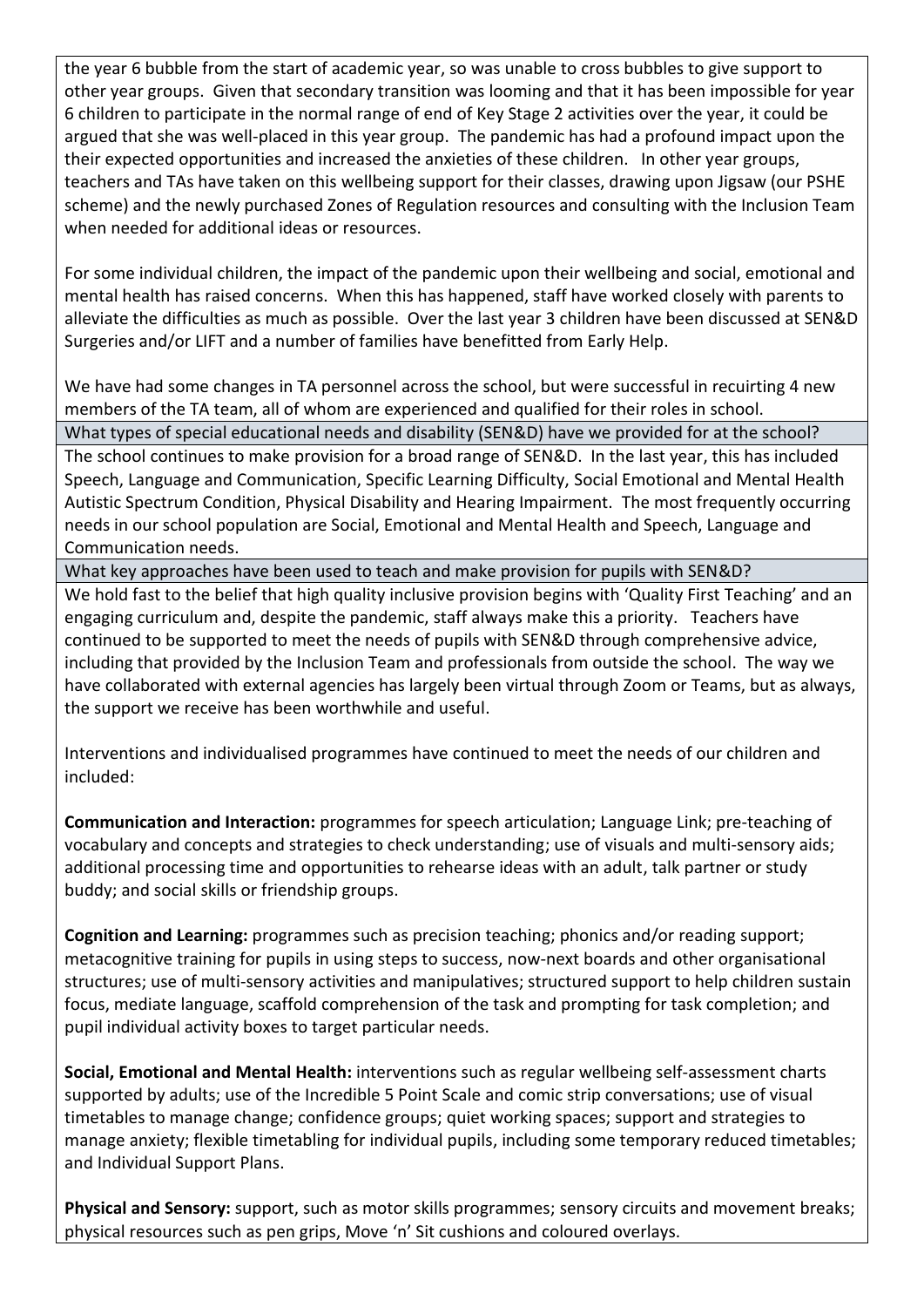A safe learning environment is a prime consideration for all staff at all times, but once again this year our provision for pupils with SEN&D has required careful management in response to the Covid-19 pandemic. This has included places for our most vulnerable pupils to continue learning in school whilst schools were closed to the majority of pupils and regular wellbeing/safeguarding calls to those children who are home-learning.

Covid Catch Up funding has been used successfully, deploying a member of staff to reduce class sizes in teaching in order to close gaps.

How has the school adapted the curriculum and learning environment to meet the needs of pupils with SEN&D?

When designing the classroom environment and displays, teachers pay careful attention to making them Covid-secure, whilst meeting the needs of the pupils in their class. Children are positioned within the classroom to optimise their access to the support and resources that they need. Displays include working walls and key vocabulary and learners are provided with individual aids, such as word mats and writing frames. Quiet working spaces have been identified for pupils who need them with clear guidance regarding expectations for their use. Some children have needed adaptations to the class timetable or curriculum, for example a series of shortened tasks within a lesson, additional time to complete tasks, opportunities for breaks from or recapping of prior learning. Specific adaptations to the curriculum and learning environment have been made following consultation with the pupil, parents and specialist teachers involved with the child and where necessary in specific cases this has involved a personalised or temporarily reduced timetable and/or curriculum suitable to the needs of individual children. Listening and effective communication is key in this process.

How has SEN&D provision been monitored and quality assured?

Monitoring and quality assurance of SEN&D provision has been more challenging than normal as staff have been unable to cross bubbles throughout this academic year. A reduced number of formal lesson and intervention observations have taken place, but scrutiny of personalised plans, provision plans and data, book scrutiny and crucial dialogue with parents and staff has continued. The information gathered by these means has been used to identify the areas for development for the coming year.

How have we assessed and reviewed pupil progress towards their identified outcomes?

Each child who has SEN&D has a support plan – a Personalised Plan for those identified at SEN Support and a Provision Plan for children with an Education, Health and Care Plan. Monitoring of these plans over the last year has highlighted some specific challenges for teachers and resulted in a thorough review of the templates used. From the start of the new academic year, SEN&D support plans will be divided into two parts: a **plan** documenting the SEN&D interventions pupils receive in school and a **pupil profile**, which records the 'Quality First' strategies and resources that are vital to the child and also strengthens the pupil/parent voice. Key features of this new paperwork will include stronger entry and exit data, which will make it easier to measure the impact of the learning support children are given. How well have pupils with SEN&D performed this academic year compared with the whole school population?

As would be expected, the attainment and progress of pupils with SEN&D varies according to their underlying ability and needs and, in this year of pandemic, all of our learners have faced unprecedented challenges. However, there is strong evidence that the majority of pupils with SEN&D have continued to respond positively to the support they have been given. Those who have made the best progress are those who continued to engage consistently with learning through the period of school closure, either in school or at home. Some pupils with SEN&D have made accelerated progress and/or achieved greater depth in some or all of the core subjects.

What methods have we used to identify and assess pupils with SEN&D?

The progress made by pupils has continued to be monitored and inadequate progress has triggered further diagnostic investigation of the barriers to learning. This has included Lucid LASS, Speech Link, Language Link, the British Picture Vocabulary Scale, Wide Range Intelligence Test, the Tests of Visual Processing Skills and Auditory Processing Skills and Visual Stress Assessments. Some pupils have been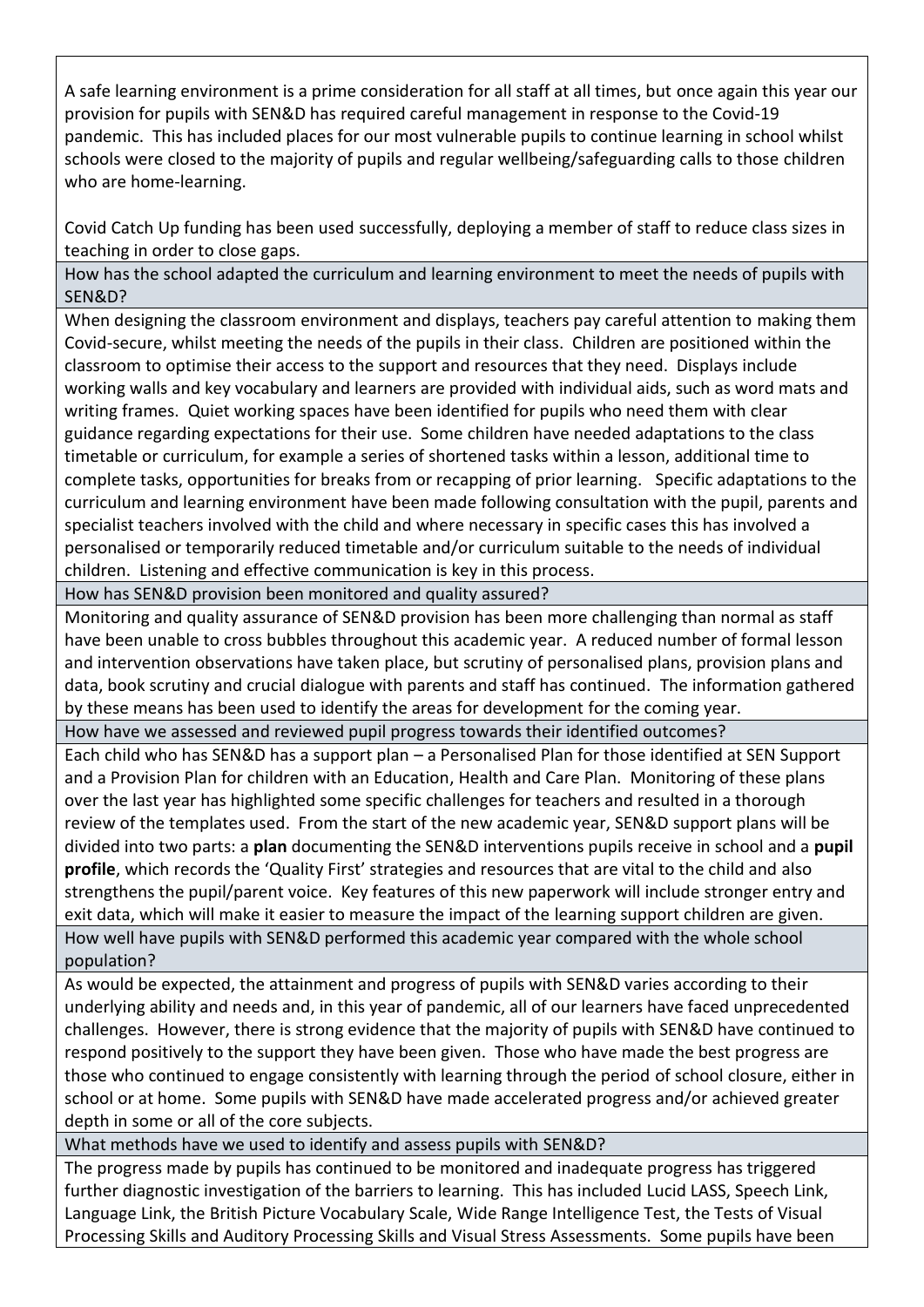discussed at SEN Surgeries with Specialist Teachers or taken to the Local Inclusion Forum Team (LIFT) to identify helpful interventions or next steps. One child has undergone statutory assessment and now has an EHCP.

How have we enabled pupils with SEN&D to engage in activities with other pupils who do not have SEN&D?

Teachers and senior leaders are mindful of barriers that need to be overcome to give all pupils equitable access to all that the school offers its pupils. This includes learning experiences and opportunities to succeed and engage beyond the curriculum. Careful planning, mixed ability group work, risk assessments, appropriate use of school funding (including Pupil Premium and Covid Catch Up funding) has been key in this. Work completed by children with SEN&D is evident in displays around the school.

A special highlight of the past year was year 5 children's participation in a virtual Cross Country competition, which had a focus on being inclusive and having all children take part. We were thrilled that three of our pupils with SEN&D achieved  $1<sup>st</sup>$ , 3<sup>rd</sup> and  $4<sup>th</sup>$  places in their events.

How have parents and pupils been consulted and engaged in decisions about SEN&D provision?

A variety of methods to consult and engage stakeholders in decision making have been employed, including formal consultation, face to face meetings, telephone calls, Zoom or Microsoft Teams conferences. Parents of pupils with SEN&D have received written copies of Personalised/Provision Plans and reviews.

How have we supported pupils with SEN&D to develop their social skills and promoted good mental health?

This has been a challenging year for many of our vulnerable learners. School closure had a serious and profound impact upon the mental health of a few of our children, particularly those who find change and unpredictable situations difficult to manage. School staff have worked hard to maintain close and supportive dialogue with parents in order to give the best possible wellbeing support to the children who need it and we have seen many positive outcomes. Work in this area is ongoing.

How have pupils been prepared for joining or transferring from the school?

Once again, transition programmes have had to be adapted because of the pandemic. Never-the-less, a comprehensive plan has been made for year 2 children transferring from the infant school, including Covid-safe visits and each class making an illustrated big book about changing school, which will be copied for every child to take home to refer to over the summer break. Transition support for the most vulnerable year 6 children was supported with a visit from Yogi, the local authority therapy dog. Whether children are joining us or moving on to new schools, comprehensive information exchange takes place to ensure children have the best of starts.

What expertise and training have our staff gained over this academic year and how has this enhanced the provision and support for pupils with SEN&D?

Face-to-face training has been very difficult this academic year, but we are pleased that our staff team have continued to show commitment to seizing professional development opportunities. In particular, both teachers and TAs have been working through a research-based workbook reflecting upon Rosenshine's Principles of Instruction. Effective use has been made of Education People virtual short courses and as a school we benefitted from a 3 month subscription to Creative Education, which offered a range of on-demand training modules covering a range of subjects related to SEN&D. Many of these professional development opportunities have raised staff awareness of the impact of the pandemic upon wellbeing and learning, as well as developing understanding, revisiting theories of teaching and enhancing the learning opportunities we give our children in school. training has strengthened the safe learning environment for our children.

How have we involved other organisations and specialists in meeting the needs of pupils with SEN&D and what have been the benefits to pupils of this collaboration?

Specialist Teachers and other professionals have continued to share their invaluable wisdom, although mainly through virtual means.

What support services have been made available to parents and families in relation to SEN&D? Early Help have given valuable support to individual families.